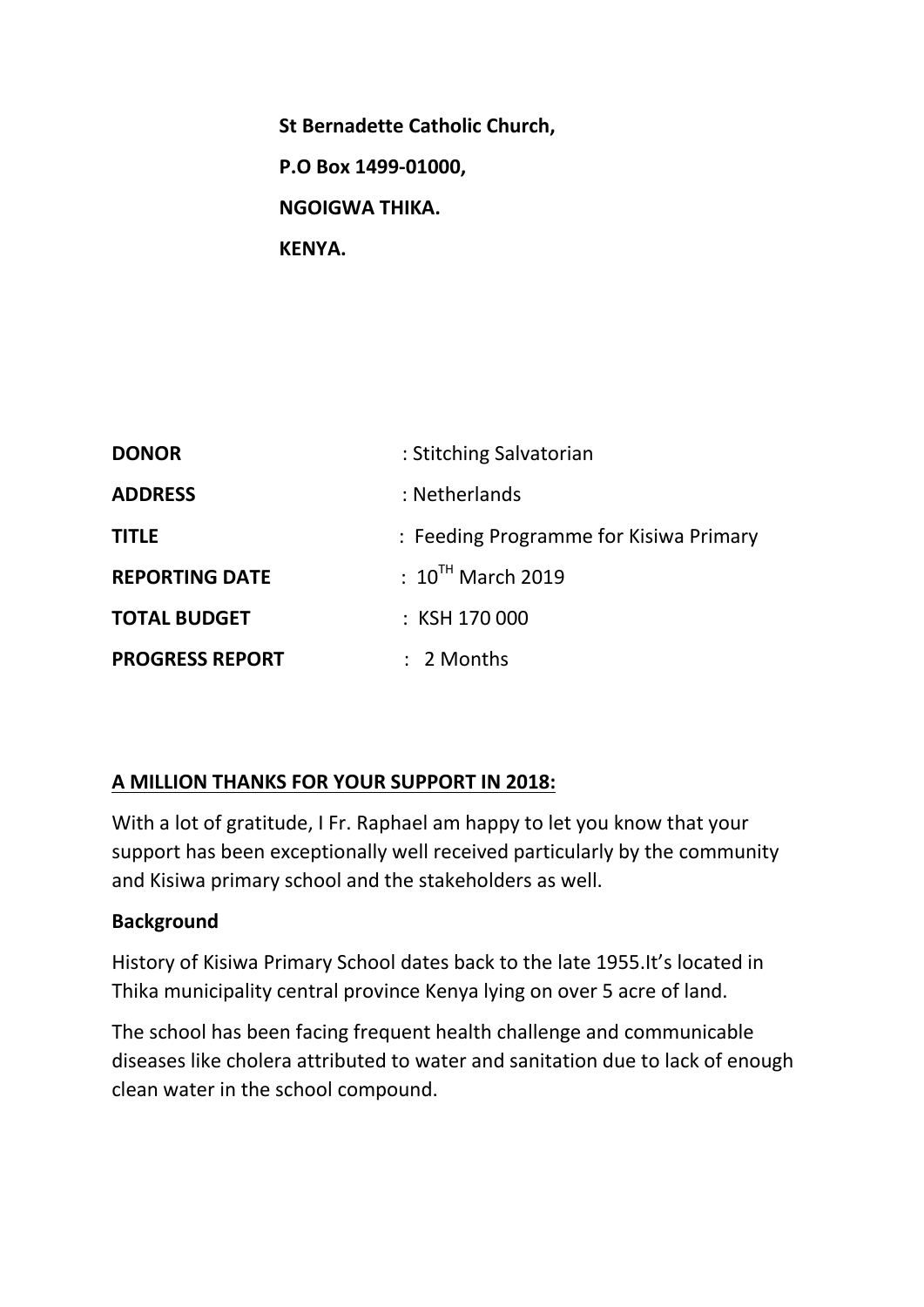It was from this point the St Bernadette Church Ngoingwa intervened and took the responsibility of improving the school welfare by looking for fund from your organisation.

When the school re opened this year pupils were extremely excited when they were told that now clean and safe water was available in school they could drink, wash their hands after visiting the toilets, dust, clean their classrooms with ease.

We are energized to start by reflecting on what we have achieved together for the past 3months.

Last year through your generosity we are able to assist the Kisiwa primary School.

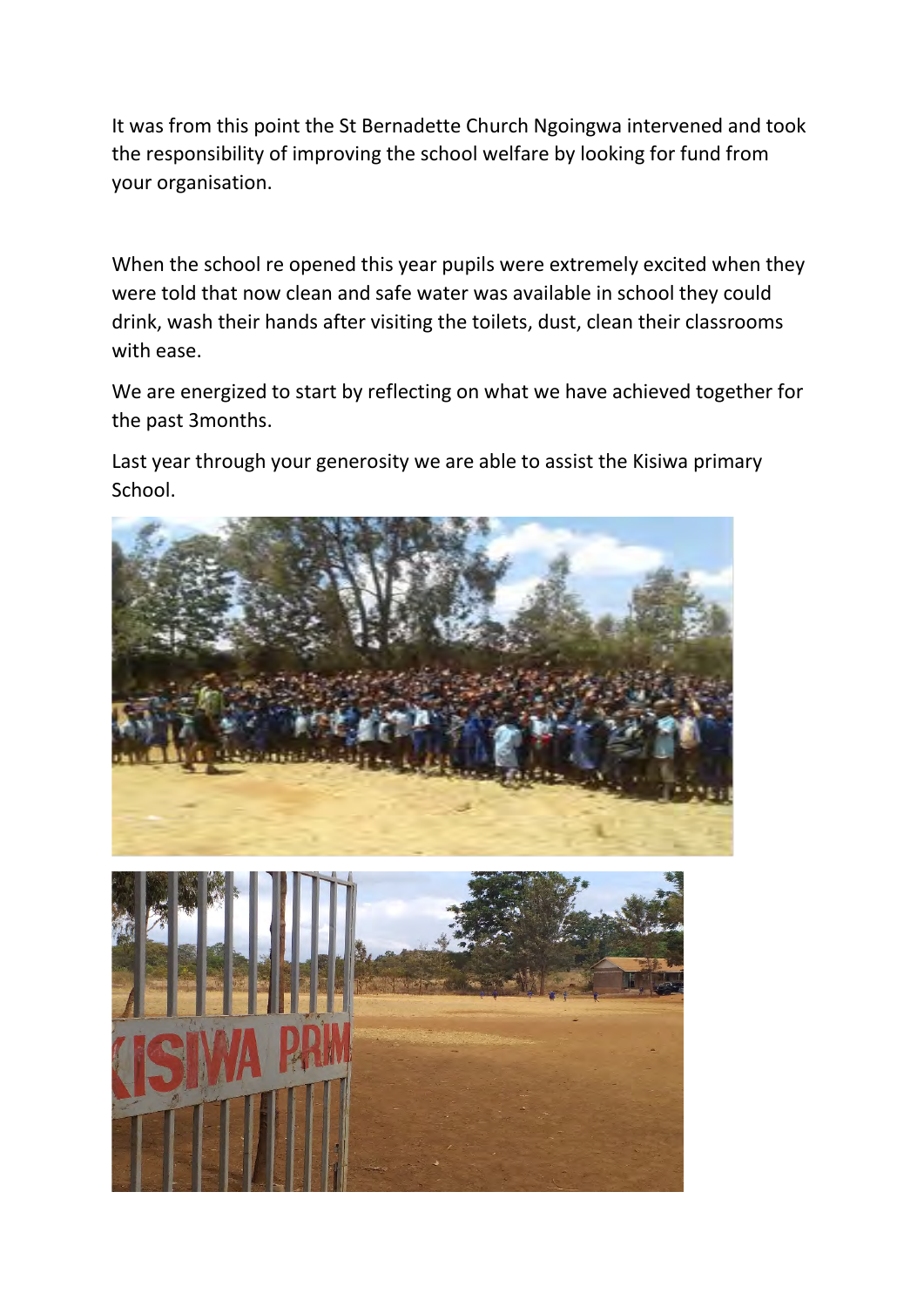|                 | Quantity | Unit price | <b>Ksh</b> |  |
|-----------------|----------|------------|------------|--|
| <b>Supplies</b> | 1 lorry  | 20 000     | 20 000     |  |
| <b>Ballast</b>  | 1 lorry  | 10 000     | 10 000     |  |
| Sand            |          | 20 000     | 20 000     |  |
| Cement          | 20       | 600        | 12 000     |  |
| <b>Tanks</b>    | 3        | 20 000     | 60 000     |  |
| <b>Travels</b>  |          | 10 000     | 10 000     |  |
| Miscellaneous   |          | 10 000     | 5 0 0 0    |  |
| Labour          |          | 25 000     | 20 000     |  |
| <b>TOTAL</b>    |          |            | 162 000    |  |

Below is the breakdown of how we have spent the money:

Through your support in the proposed project, the following are changes already being experienced:

- Increased water for cleaning and drinking and cooking in the school leading to reduced water burden for the school.
- Reduced water borne diseases among the children leading to improved school attendances.
- Good standard in matter relating to classes cleanliness are well maintained now.

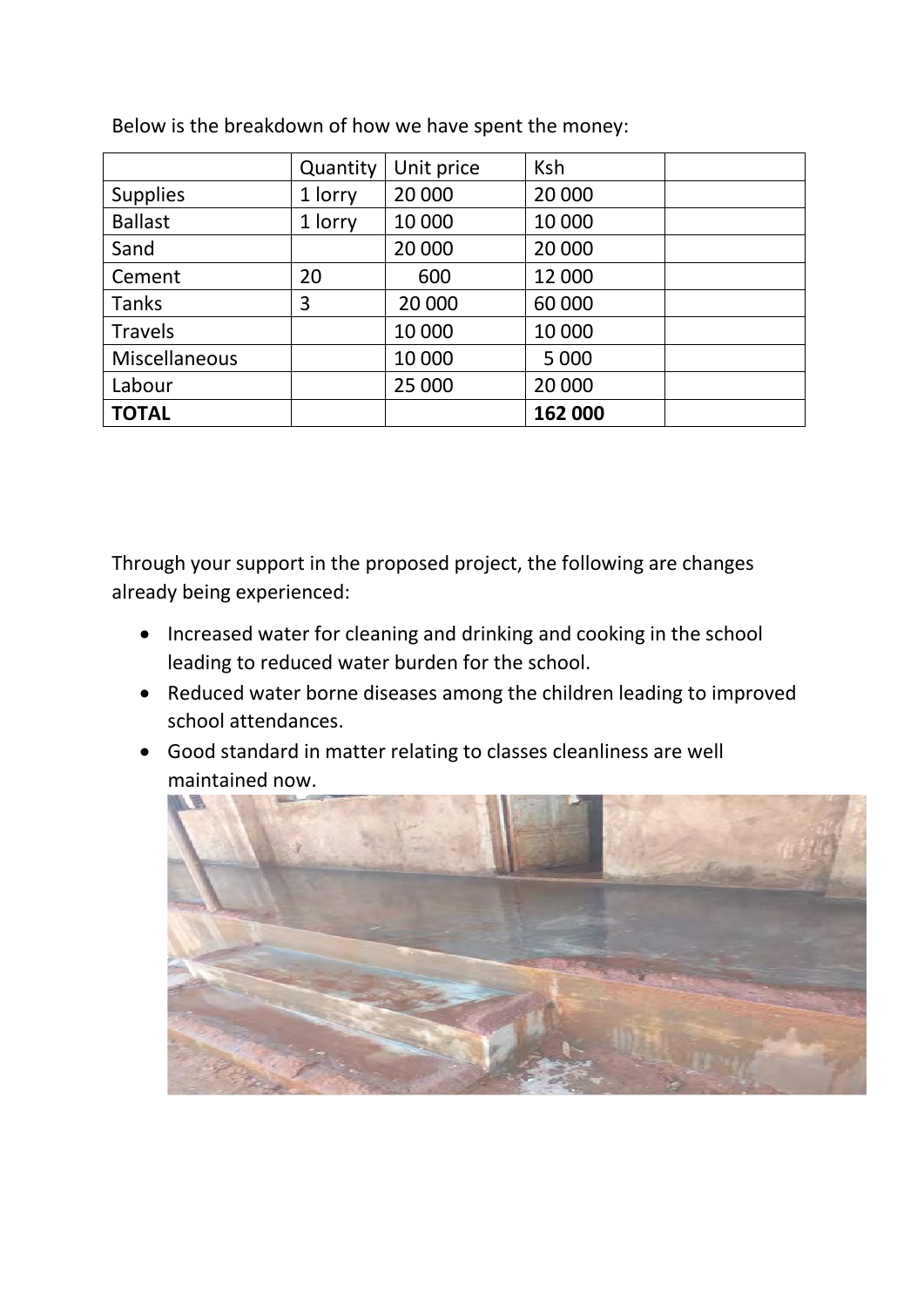### **Need Assessment.**

The main objectives of the assessment was to find out the need to provide more storage water tank for the use in school.

The mission included physical evaluation of the existing water storage tanks available, and discussion with parents teachers association representatives on water and sanitations related issues and prioritization of the need.

# **The findings of the participatory need assessment proposed the following interventions**:

- Sustainable water availability for drinking through installation of tanks Increase.
- Sensitise and educate our children the importance of having storage tanks.
- Educate our children the need to conserve Natural resources.

## **Project implementation status:**

One of the output of the tanks installation project in this school was installation a water tanks and putting gutters systems and renovation of some of the school classes.

I am extremely happy to report that so far the installation are underway and could be completed in a month time.

Our budget was able to accommodate for some of the classrooms budget, that needed to be renovated and get cemented hence doing away with earthen floor as the school enjoys water availability.

It's my pleasure to let you know that as soon as this classes are completed there will be no reason why our children will not enjoy the whole project as well. The renovation of the classrooms also includes the roofing and changing iron sheets which has been in bad State to be able to facilitate the process of harvesting and get enough water as required.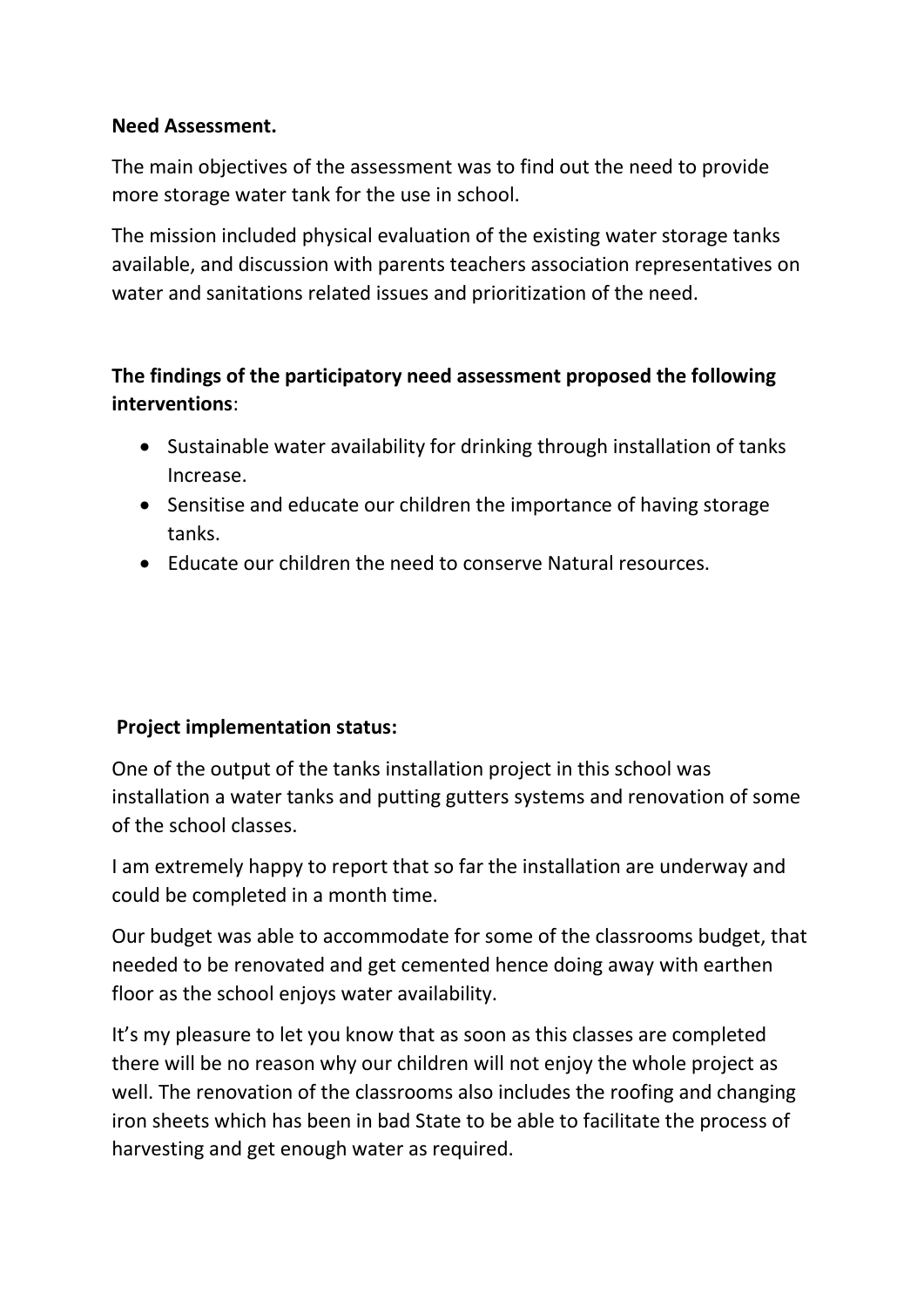## Below are some of the activities going on:



The parents contributed in excavating the tanks foundation and this as very good show of good will and appreciation

Our school children enjoying water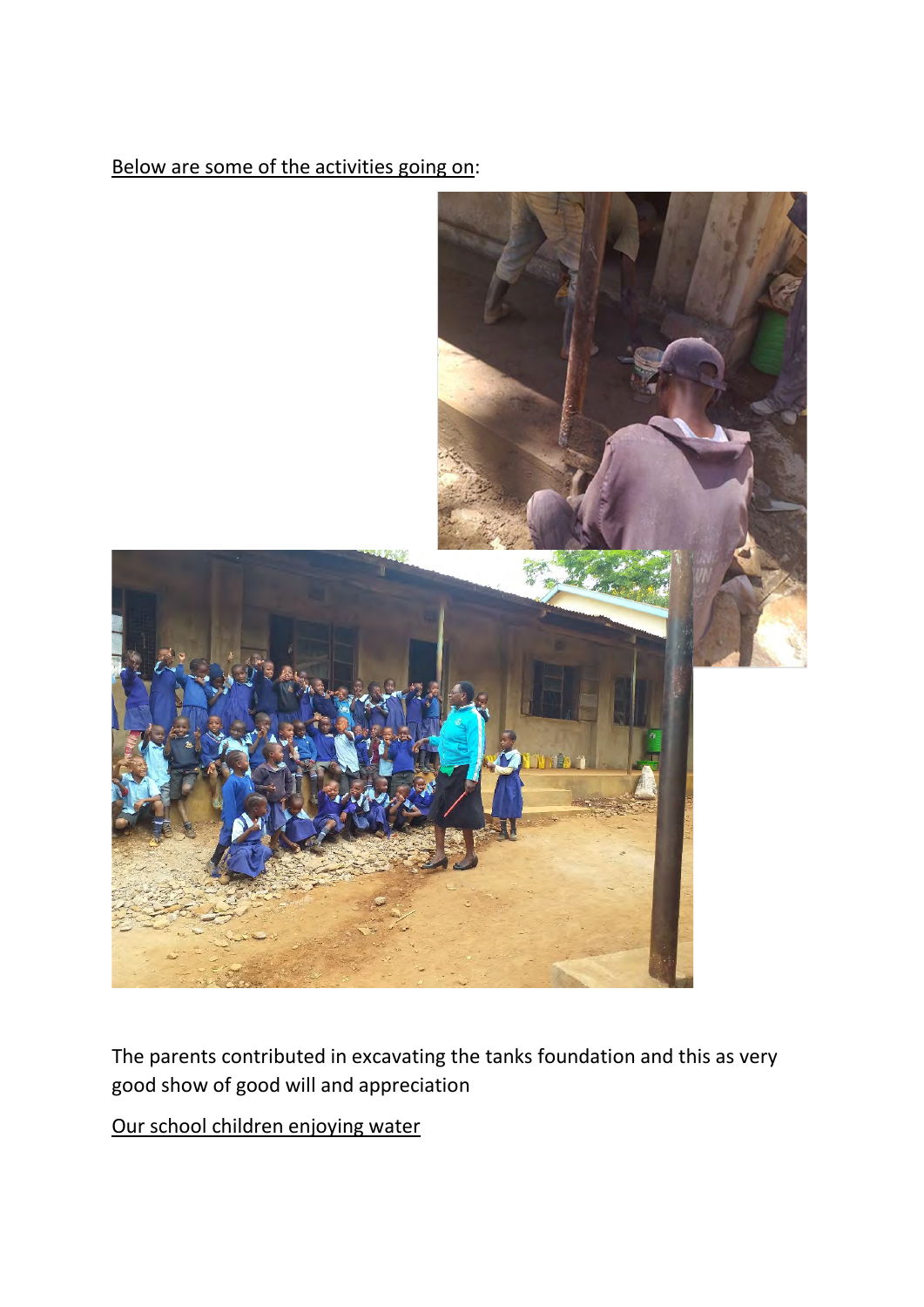

Your participation and involvement during the inception and through the project cycle played a great role towards the uplifting of school standard.

I continue to thank you for your generosity and kindly ask to come with us in this journey of uplifting the Kisiwa primary School.

### **Conclusions:**

The issue of school funding may seem to be simple deciding which problem to be solved, required urgently or to allocate accordingly however getting the fund is difficult.

One of the underlying reasons for this difficult is that the fact that the school is a public school owned by the Government funding is inadequate.

We will therefore continue enhancing our relationship with you donors to meet the required standard of our local schools.

Please feel free to get in touch if you would like any more information.

Thanks for your support.

On behalf of Kisiwa Primary School Administration